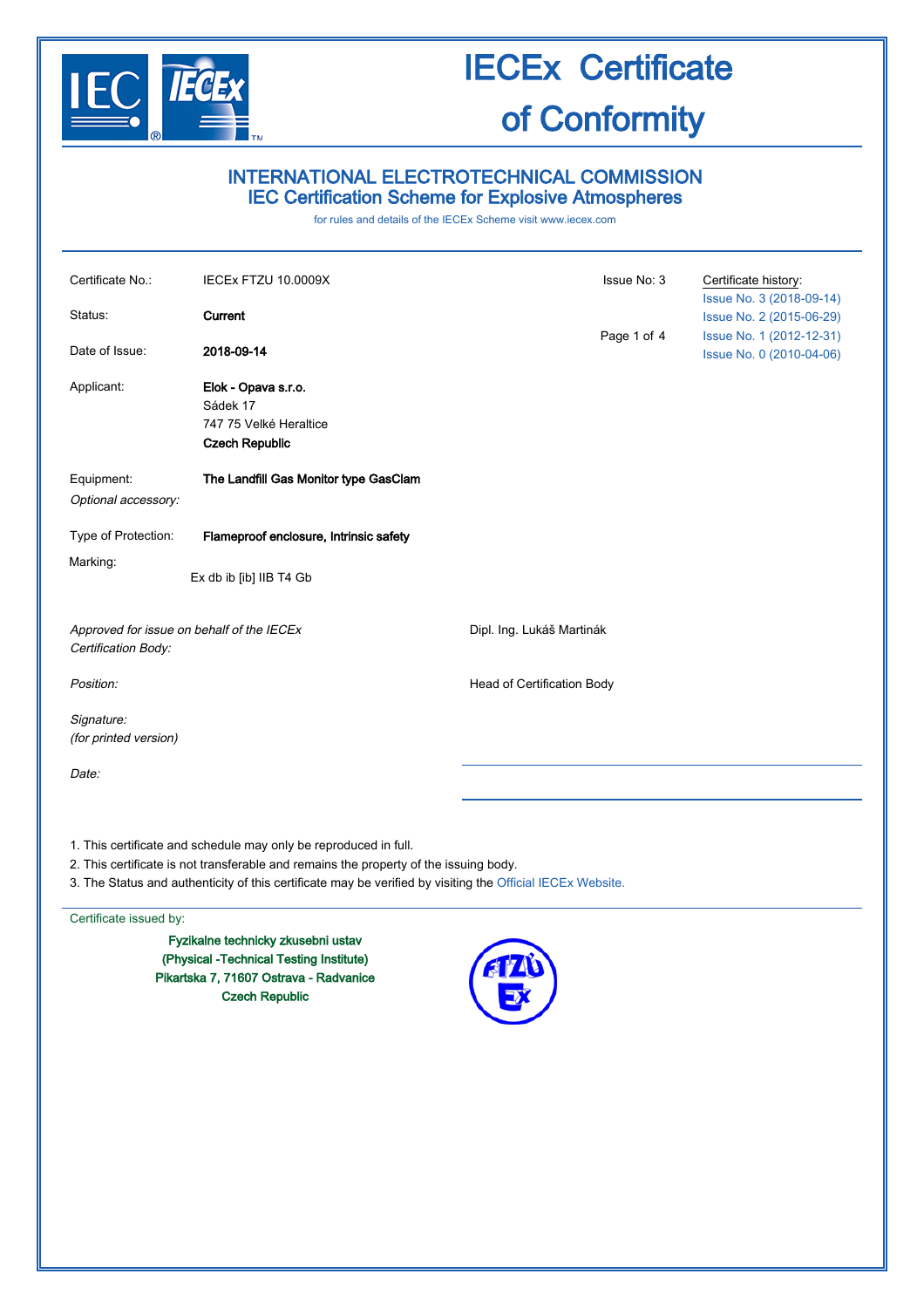

|                 | <b>Czech Republic</b>  |             |
|-----------------|------------------------|-------------|
|                 | 747 75 Velké Heraltice |             |
|                 | Sádek 17               |             |
| Manufacturer:   | Elok - Opava s.r.o.    |             |
| Date of Issue:  | 2018-09-14             | Page 2 of 4 |
| Certificate No: | IECEX FTZU 10.0009X    | Issue No: 3 |

Additional Manufacturing location(s):

This certificate is issued as verification that a sample(s), representative of production, was assessed and tested and found to comply with the IEC Standard list below and that the manufacturer's quality system, relating to the Ex products covered by this certificate, was assessed and found to comply with the IECEx Quality system requirements. This certificate is granted subject to the conditions as set out in IECEx Scheme Rules, IECEx 02 and Operational Documents as amended.

#### STANDARDS:

The apparatus and any acceptable variations to it specified in the schedule of this certificate and the identified documents, was found to comply with the following standards:

| IEC 60079-0: 2011<br>Edition:6.0      | Explosive atmospheres - Part 0: General requirements                              |
|---------------------------------------|-----------------------------------------------------------------------------------|
| IEC 60079-1 : 2014-06<br>Edition: 7.0 | Explosive atmospheres - Part 1: Equipment protection by flameproof enclosures "d" |
| IEC 60079-11: 2011<br>Edition:6.0     | Explosive atmospheres - Part 11: Equipment protection by intrinsic safety "i"     |

This Certificate does not indicate compliance with electrical safety and performance requirements other than those expressly included in the

Standards listed above.

### TEST & ASSESSMENT REPORTS:

A sample(s) of the equipment listed has successfully met the examination and test requirements as recorded in

#### Test Report:

[CZ/FTZU/ExTR10.0009/03](http://iecex.iec.ch/extr/CZ.FTZU.ExTR10.0009.03)

[CZ/FTZU/ExTR10.0009/00](http://iecex.iec.ch/extr/CZ.FTZU.ExTR10.0009.00) [CZ/FTZU/ExTR10.0009/01](http://iecex.iec.ch/extr/CZ.FTZU.ExTR10.0009.01) [CZ/FTZU/ExTR10.0009/02](http://iecex.iec.ch/extr/CZ.FTZU.ExTR10.0009.02)

Quality Assessment Report:

[CZ/FTZU/QAR07.0002/06](http://iecex.iec.ch/qar/CZ.FTZU.QAR07.0002.06)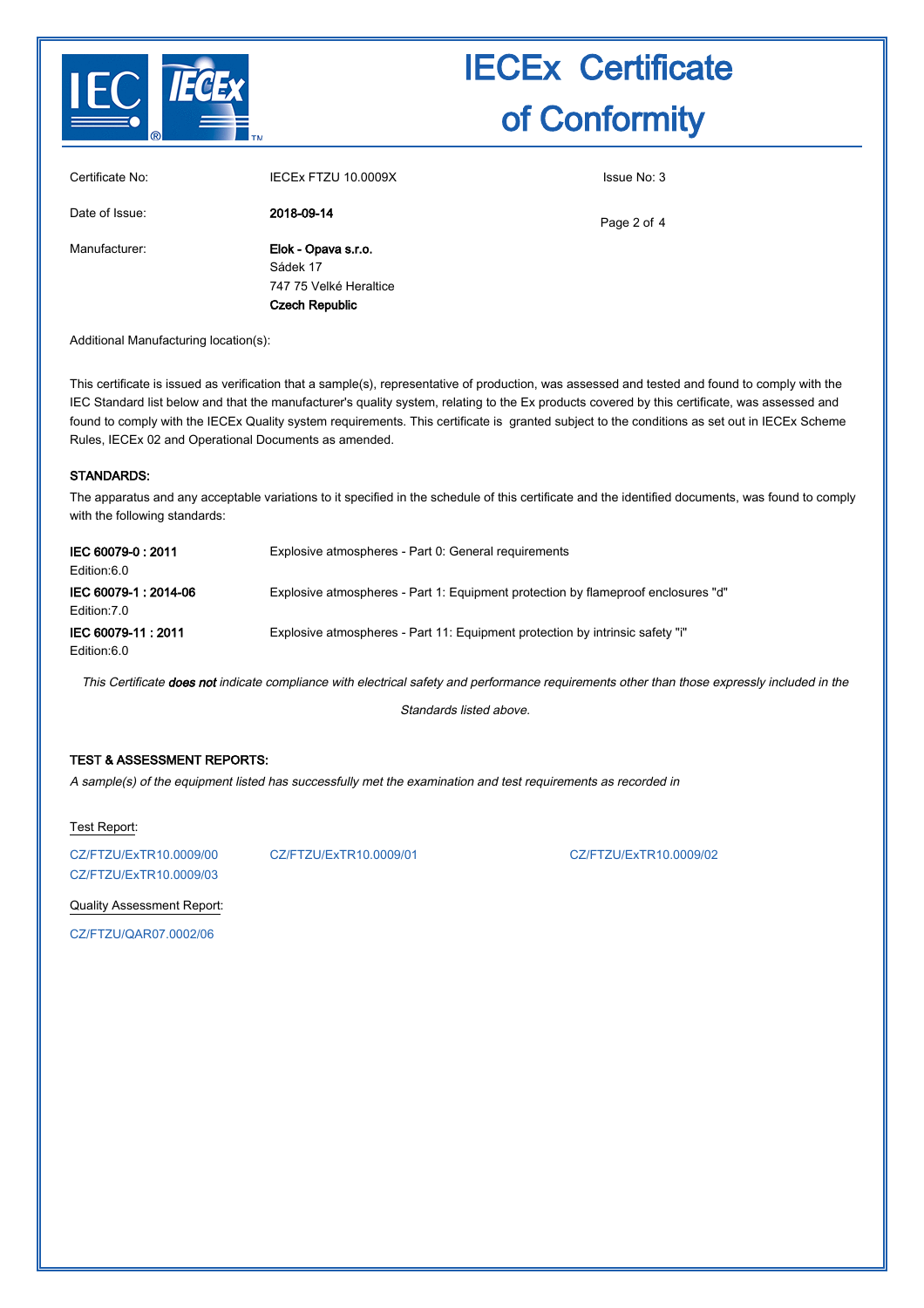

| Certificate No:   | IECEX FTZU 10.0009X |          | Issue No: 3 |
|-------------------|---------------------|----------|-------------|
| Date of Issue:    | 2018-09-14          |          | Page 3 of 4 |
|                   |                     | Schedule |             |
| <b>EQUIPMENT:</b> |                     |          |             |

Equipment and systems covered by this certificate are as follows:

The Landfill Gas Monitor is used for the monitoring gas from bore holes in land.The gas monitor is installed in the housing made from stainless steel. There is the battery pack in the flameproof housing in the upper part of housing. There is the measuring unit with five gas sensors in the intrinsically safe part in lower part of housing. There are the valves, the pump with the filter on the bottom of the housing.

Technical parameters: Un = 3..12 V DC, Pn = 1.5 W; Degree of protection: IP 68 for flameproof enclosure part, IP20 for a intrinsically safe part Intrinsically safe parameters: Maximal input/output parameters: Water level connector: Uo = 16.8 V, Io = 0.129 A, Po = 0.54 W, Lo = 0.3 mH, Co = 1 µF; Communication connector: Status LED: Uo = 6.58 V, Io = 0.018 A, Po = 0.03 W, Lo = 0.3 mH, Co = 1 µF; PC RxD a PC TxD: Uo = 6.58 V, Io = 0.018 A, Po = 0.03 W, Lo = 0.3 mH, Co = 1 µF; PC RxD: Ui = 15.8 V, Li = 1  $\mu$ H, Ci = 0.6  $\mu$ F; Water proximity detector: Uo = 6.58 V, Io = 0.003 A, Po = 0.005 W; Co = 450 µF, Lo = 10 mH; Output for connection - communication connector: PC RxD a PC TxD: Um = 15.8 V; External power supply with this parameters: Ui = 15.8 V, Ii = 0.66 A, Pi = 10.43 W, Li = 0 µH, Ci = 0 µF;

#### SPECIFIC CONDITIONS OF USE: YES as shown below:

1) Tamb: -20°C to +50°C supply voltage 2 x 1.5 V alkaline battery Duracell Ultra M3 MN 1300, Li72-170F, Li72-190F.

2) Tamb: -10°C to +40°C supply voltage 2 x 1.2 V accumulator Saft D 9500.

3) Batteries or accumulators can be changed only in non explosive atmosphere.

4) Download of measured data can be carried out only with explosion proof device with correspond input/output parameters or with unit out of hazardous atmosphere.

5) Battery must be removed before connecting external power.

6) Verified values of the maximum gaps and minimum constructional length of flameproof joints of this enclosure are different from relevant minimum and maximum values mentioned in standard. To obtain information about joints dimension it is necessary to contact the manufacturer.

7) For the assembly of the parts of flame proof enclosure fasteners with a minimum property class 8.8 shall be used.